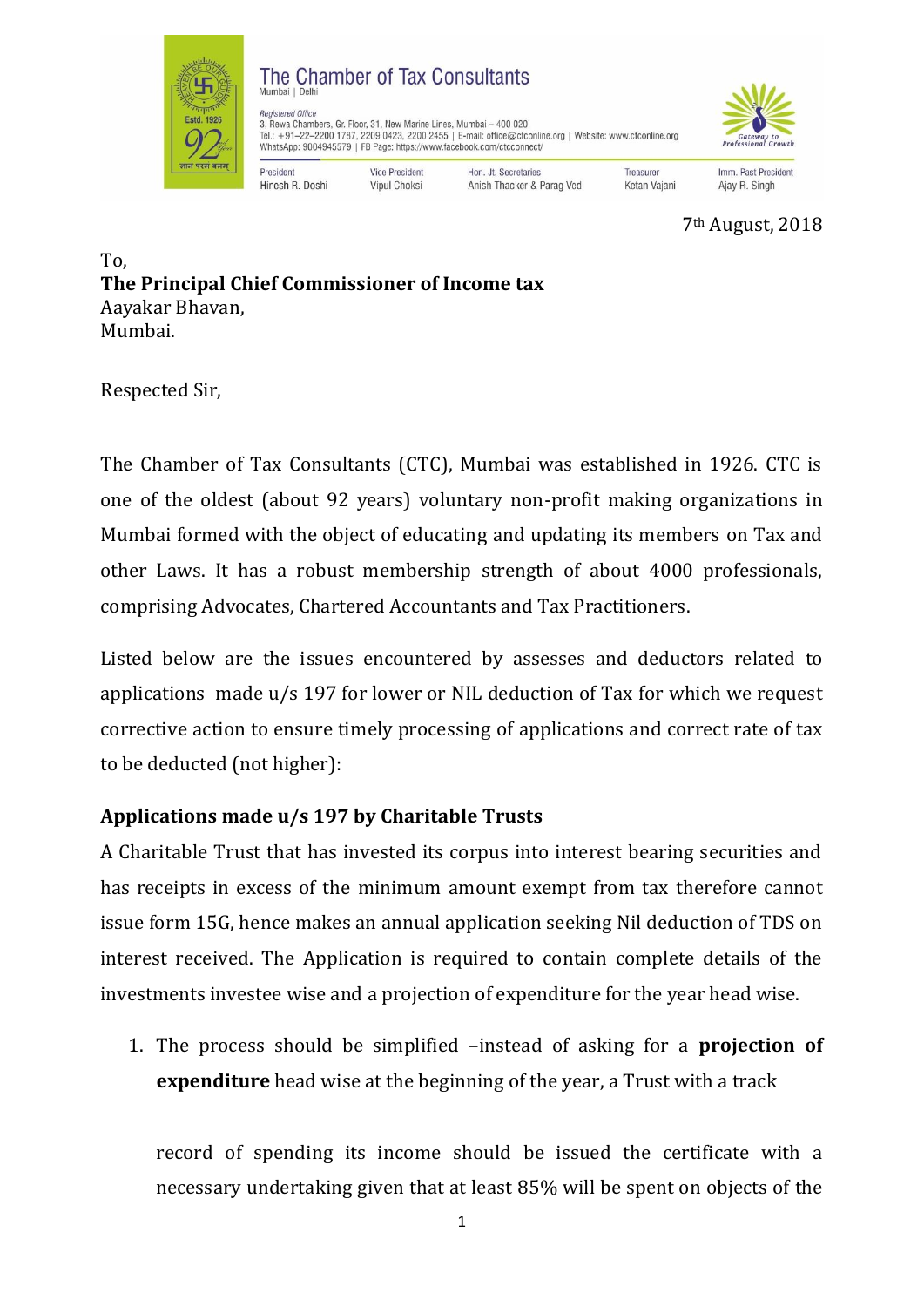trust. An application is generally done in April and the return for the year ended in March is not filed nor are books of accounts ready at the time when application is made. While processing the application for year ended March 2019, the track record for years ended March 2017, 2016 and earlier years may be considered.

- 2. Providing specific **details of investments** is complicated as a trust may have maturity / redemptions during the year and new investments cannot be pre identified– hence a certificate may be issued of upto a particular amount invested in a particular organization under a particular PAN. (e.g. Nil TDS for interest of upto Rs. 10 lakhs from sums invested in HDFC limited under PAN XXXTX1234X).
- **3.** The **time frame** for issue of the certificate may be monitored and speeded The receipt of Income of a trust starts paid out from April itself. Money blocked in TDS to that extent is not available for spending on objects of the trust which disturbs the cash flow of the Trust. An application should be permitted to be made in March itself for the ensuing year and certificate to be issued before the end of April.

## **For 197 Applications related to International Taxation**

- 1. International tax divisions are issuing **NIL deduction** certificates **without alphanumeric numbers** – and we are informed that for the number to be allotted there must be a TDS of at least 0.01%. This makes the certificate not capable of being used. Necessary system based changes may be done to enable issue of NIL certificates.
- 2. **Reinsurers** not having a Permanent Establishment in India are not receiving NIL TDS Certificates.
- 3. There is no **consistency in rates** for similar types of payments for different payees.
- 4. For continuing contracts that span across years, even though there is no change in facts or the law, the same matter is enquired into in every annual application. A certificate once issued must be valid for that contract on an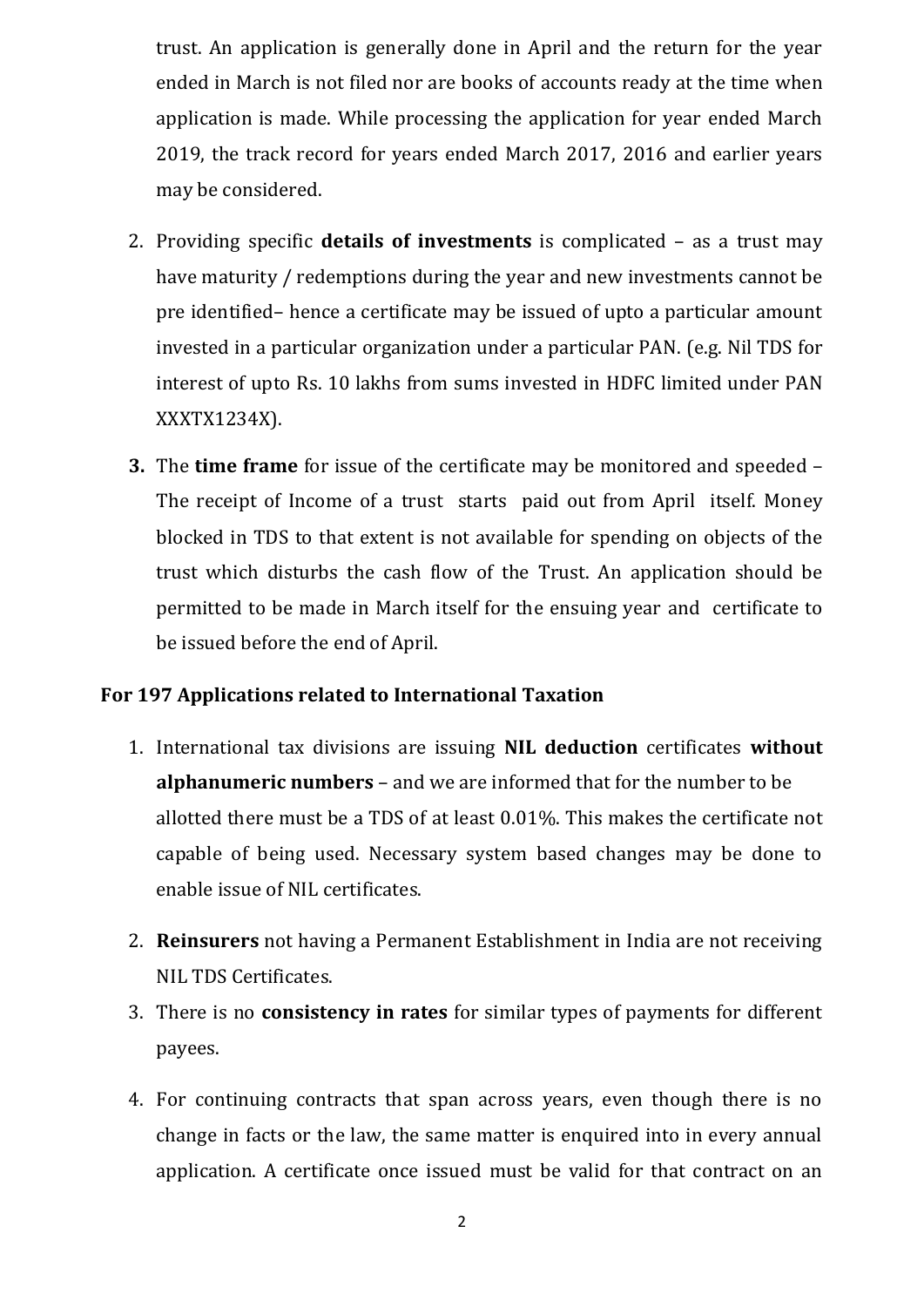annual auto renewal basis unless withdrawn. Alternately, for a continuing contract, an application should be permitted to be made in March so that on similar facts with no change in law the same can be issued before the end of April.

5. There is considerable **time taken** to issue 197 certificates in the international tax Range.

## **General**

- 1. The entire process may kindly be automated to ensure transparency and ease and increase the speed of processing.
- 2. **Standardization of requirements** is recommended for different categories – this would make it administratively easier and bring certainty to the process.
- 3. Where a certificate has been issued for an **earlier year on similar facts consistency** should be adopted unless there is a change in the legal position. This will ensure certainty and predictability in administration. An auto renewal mechanism as suggested above may be adopted.
- 4. For certificates which are in the nature of **renewals** only, the applicant be permitted to mark them as so and these can be processed on a **fast track** basis – by allotting them a separate series of application number. This will ensure quicker processing of routine certificates and will reduce pendency.
- 5. The **time lines** need to be shortened to make the process more useful to Applicants.
- 6. Before issue of the certificate, an enquiry is being made for outstanding **TDS and Income Tax payments**. However often there are cases where the demand is in dispute and/or has been stayed. The recovery of such demandss ought not to be insisted upon. A mechanism similar to that u/s 245 should be brought in- if the assessee has filed an objection to the demands and produces evidence of such filing then the certificate u/s 197 should be issued.